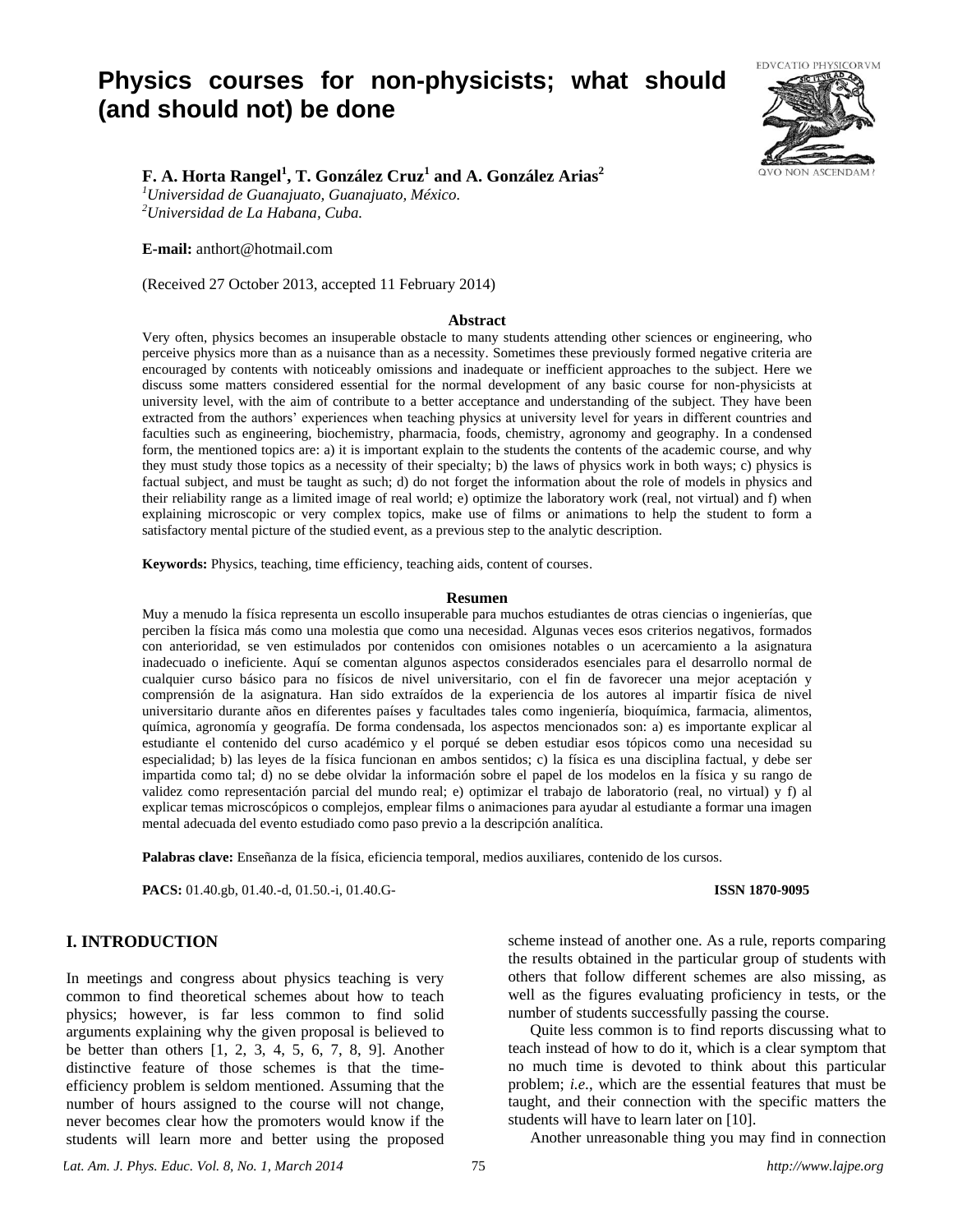#### *F.A. Horta Ragel, T. González Cruz and A. González Arias*

with physics teaching, and not only in meetings and congress, but also in the planning of education policies, is that some people put all the stress on the pedagogic aspect of the problem, paying little attention to physics. It is very hard to accept that someone, without mastering the complexity of physics, could consider himself competent to state rules about how physics must be taught. The necessity to master basic physics for teach or devise policies on the subject is obvious to physicists, but do not seem to be for people trained in social sciences without physics studies at university level.

Without further mentioning the time-efficiency problem, which extends beyond the scope of this paper, yet with the aim of making the most of the available time, it seems appropriate to comment some experiences related to *what* to teach instead of *how* to do it. These comments are based on experiences collected in a long lapse of time, while teaching physics at university level in different countries and faculties in fields like engineering, biochemistry, biology, pharmacia, foods, chemistry, agronomy and geography.

Many students perceive physics as a nuisance instead of a necessity, and sometimes their previously formed negative criteria are encouraged by contents with noticeably omissions and inadequate or inefficient approaches to the subject. We feel that a good deal of these drawbacks could be overcome with little effort. To our minds, the following remarks could be helpful for easing the acceptance and understanding of physics when the main interest of the students is not focused on it. We hope these comments could have some positive impact in decreasing the academic failure in courses for non-physicists, where physics becomes too often an insuperable obstacle for many students.

# **II. ESSENTIAL FEATURES TO TAKE INTO ACCOUNT IN UNIVERSITY COURSES**

Some features we have considered essential to improve the teacher's performance in any course of basic physics are the following.

1. The students should have information about what is expected from them at the end of the course and in any test (and the teacher what must expect from the students beforehand).

2. Physics laws works in both senses

3. Math and Physics and are different kind of sciences. Math is formal; Physics is factual, and must be taught as such.

4. Reality is more complex than any model.

5. Use laboratory works and demonstrations in an adequate form, avoiding defect or excess, beginning with the simpler ones.

6. Include films or moving pictures to assist the visualization of phenomena not accessible to direct observation.

**1. The students should have information about what is expected from them at the end of the course and in any test (and the teacher what must expect from the students** 

#### **beforehand)**

*a) In the course*

In many places is tradition to hand the students the content of the course at the beginning. In others, some explanation is given in class about the necessity of studying each particular topic, mentioning why these topics will be useful to them in the future. However, sometimes physics courses are not presented in a proper way for a number of reasons. The consequence is that the more concerned students repeatedly ask themselves, or to the teacher, why some particular topic must be studied and learned, because in their minds that topic have nothing to do with their specialty.

It seems important to avoid teaching a subject without the students having the least idea why the necessity of do it, and when and how will be useful in the future. That demands from the teacher a minimum knowledge about the students' specialty, which unfortunately sometimes is beyond the teacher's aim. The lack of information may become an important factor for holding back the student motivation for physics at a whole. This fact could also become one of the main factors differentiating 'good teachers' from 'bad teachers' from the students' point of view.

*b) In the tests*

At the end of each theme or logic unit, it is important for the students to have a clear idea what abilities are they supposed to show. That includes:

 *Which analytic expressions the students should memorize, and which not.* 

There is some tendency in students, and in certain teachers, to give the same value to a fundamental law of physics and to a very particular analytic expression. Therefore, many students get lost at a sea of mathematical formulas, becoming very difficult for them to separate the main equations from the secondary ones. Also happens that there are teachers that prefer to test the secondary, asking for very particular details, under the assumptions that the students must know the important things -never emphasized in class-. This situation is somewhat connected to 'detail' or 'intelligence' questions, where the student must be able to introduce some additional data not directly related to physics. For instance, some geometric or trigonometric formula assumed to be known, without being previously mentioned or warned about in the course.

 *Advise the students about expecting theoretical questions in the tests.*

What do we consider a theoretical question? These are some examples.

a) Which are the validity limits of Newton's laws? Or of Hooke's law? (Or of any other law).

b) How you could change the kinetic energy of a moving charged particle by means of a static magnetic field? Give a brief explanation of your reasoning.

Nowadays there is a right tendency to add more theoretical or reasoning questions to tests -up to 50%-, and it becomes obvious that the student also needs some training for answering rightly this kind of questions. An example

*Lat. Am. J. Phys. Educ. Vol. 8, No. 1, March 2014* 76 *http://www.lajpe.org*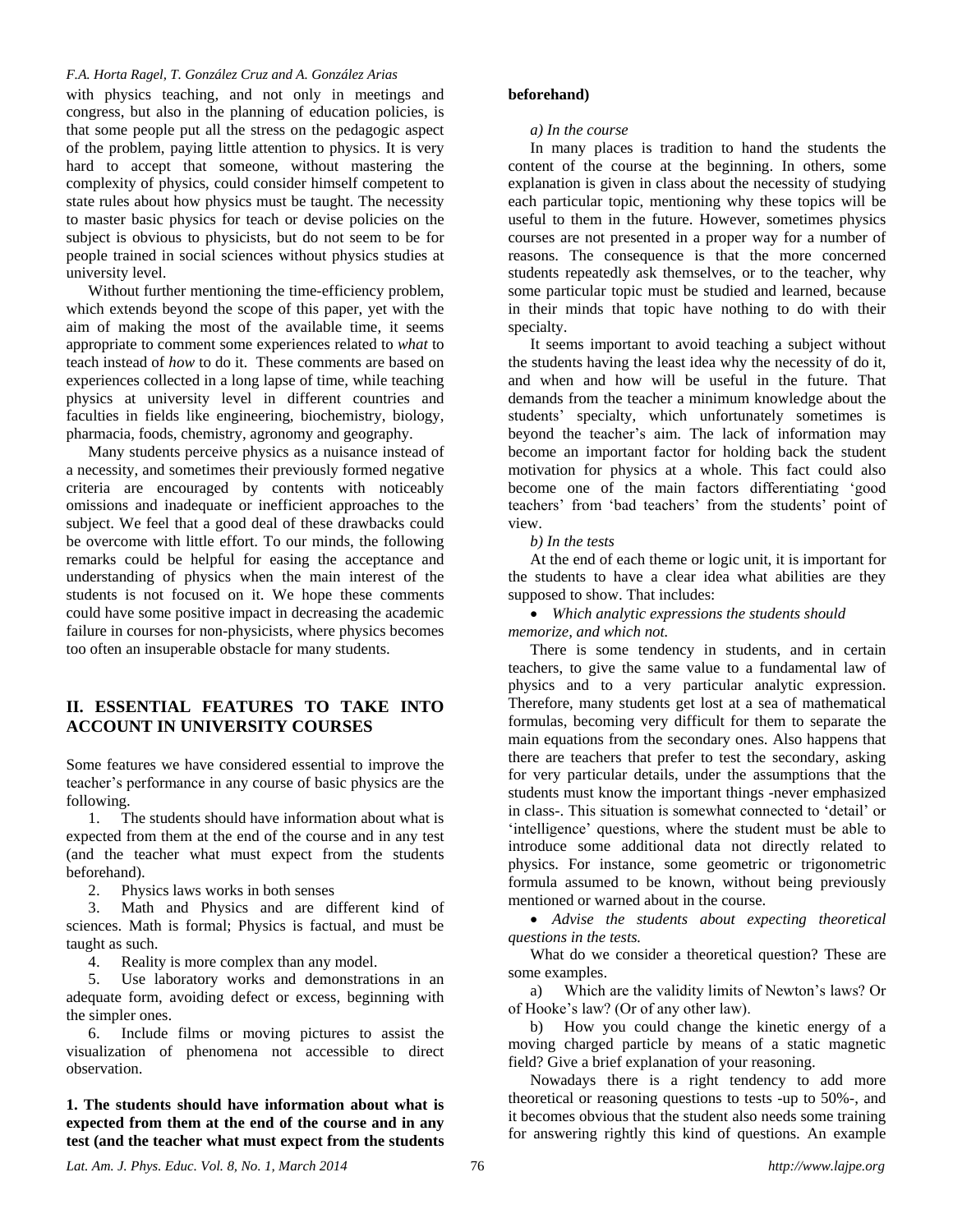appears in figure 1, based on a free software that allow preparing groups of questions and other aids in an easy way [\(http://hotpot.uvic.ca/](http://hotpot.uvic.ca/) ).

 *In class, incorporate notions about the complexity of the problems to be solved in tests.*

It is always possible to make some type of classification of the complexity of the typical problems showing up in physics courses. For instance:

1. Problems solved by simple substitution in a formula, finding the value of the unknown factor.

2. Those that need the use of two formulas.

a. Belonging to the same topic.

*Physics courses for non-physicists. What should (and should not) be done*

b. From different topics.

3. Those were three or more formulas are involved from the same or different topics.

4. Problems with the solution involving a simple differential equation, etc.

The students must always we aware of the mathematical features they must dominate: for instance, working with formulas, linear systems of equations, 2nd degree equation, analytic geometry, vector algebra and so on. The teacher must never wait for the test or examination to check if the students know some mathematical aspect not previously recalled in class, since it will lead to unnecessary fails.

### ÓPTICA ONDULATORIA, Autoevaluación

Elija una de las opciones haciendo "click" sobre A,B,C, D ó E. Oprima la tecla | =>| para continuar. La evaluación aparecerá en la parte superior (10 preguntas total).



**FIGURE 1.** One page of a self-evaluation theoretical test including 90 similar pages, prepared using the free access software 'hotpot' [\(http://hotpot.uvic.ca/\)](http://hotpot.uvic.ca/). This particular test is accessible i[n http://www.fisica.uh.cu/bibvirtual/fisica\\_aplicada/fisica1y2/index.html](http://www.fisica.uh.cu/bibvirtual/fisica_aplicada/fisica1y2/index.html) .

An important number of academic failures happen because the students do not have the necessary training to solve the mathematical part of the problems. Often they know the physics and are able to recognize, set and connect in the laws and equations involved, but no more. It is impossible for them to use the necessary mathematics for arrive at the solution. An additional problem comes from the fact that, as basic physics is usually taught in the first year of the specialty; the teacher has to confront the differences in the previous knowledge of the students arriving from different sites, both in physics and mathematics. This is clearly beyond the teacher's possibilities, since the learning process depends strongly on the previous history of the student. However, it will do no harms spending a little time reminding matters which are supposed to be known (but which very often are not).

#### **2. Physics laws works in both senses**

Students must be aware that physics laws work in both senses. There are teachers that analyze the laws only in the direct way, without ever mentioning inverse examples. However, later on in tests, introduce questions that must be

answered reading the laws in the inverse way, contrary to the usual order of reasoning that the student is used to. In some way, they are also a type of a 'questions of intelligence'. Students must be also trained in these types of questions before arriving at the test, which should depend on knowledge, not on intelligence.

*Example 1.* The formula  $W_R = \Delta E_c$  reads, from left to right, that a resultant or net force working on a particle must always cause a change in its kinetic energy. However, the inverse reasoning is seldom stressed: when the kinetic energy of a particle changes, it is *necessary* the existence of an acting force on it (and not any force, but a net one).

*Example 2***.** In many cases where the time allowed for the course is very limited (very common in basic physics courses) the second Newton's law is presented without emphasize previously the meaning of each parameter; *i.e*., the concept of mass and its measurement, or the force concept, dynamometers, etc. It is not mentioned that is only valid in inertial reference frames, that must be applied exclusively to particles (or material points), and so on. To make the second law perceptive to the student, the questions in figure 2 should be always explained before presenting the law. Being Newton's laws the foundation of any subsequent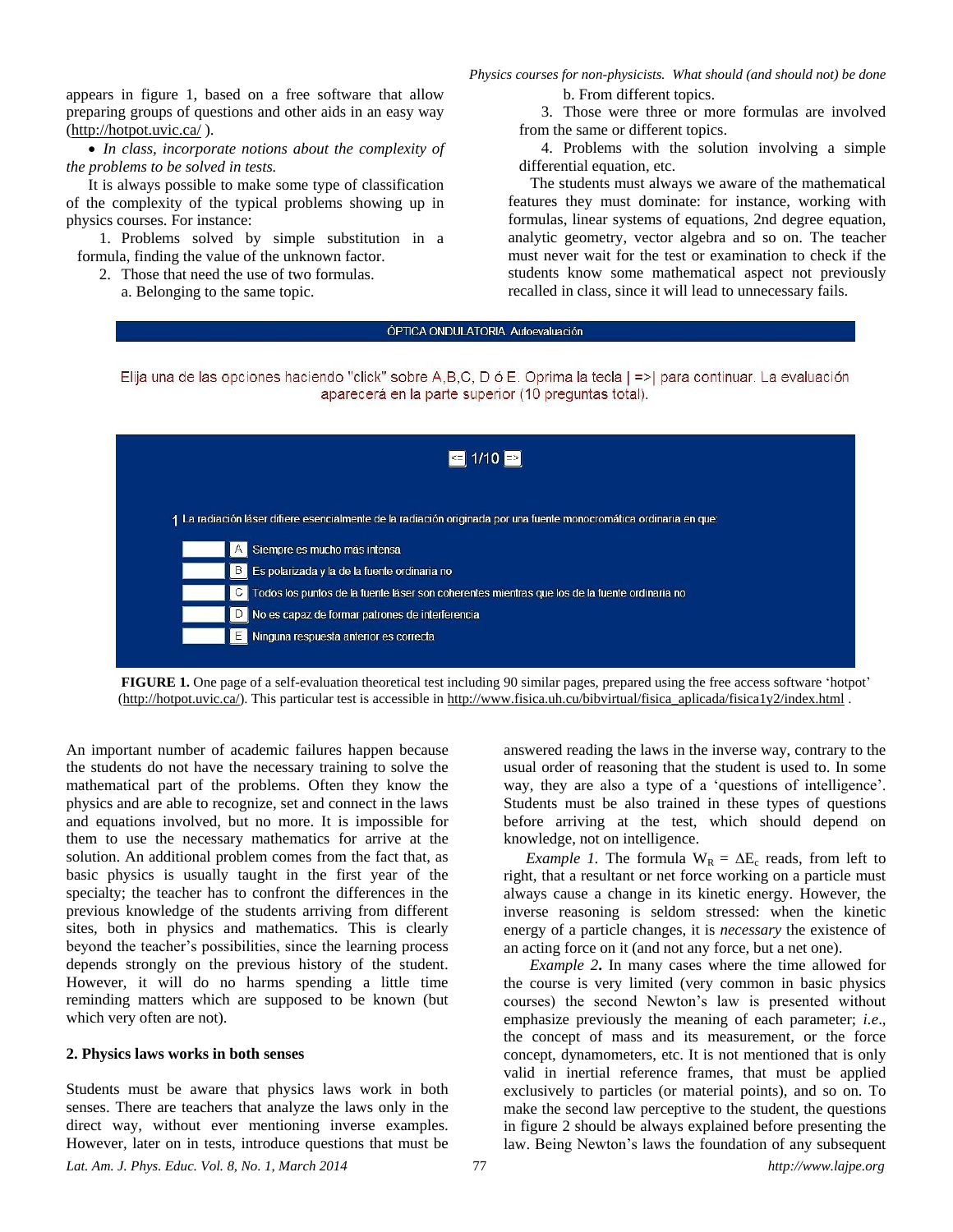#### *F.A. Horta Ragel, T. González Cruz and A. González Arias*

topic of mechanic, a poor knowledge about these laws will be undoubtedly a huge drawback for any common student.

Sometimes it is also omitted the explanation that the vector character of forces do not come from mathematical deductions, but from their physical properties, with an empiric nature. It is common to find much confusion about this topic, because the students take first the mathematical information, and nobody tells them that this kind of mathematics came after the study of the physical properties of forces.

### **3. Math and Physics are different kind of sciences. Math is formal; Physics is factual, and must be taught as such**

In the drawing of figure 3, we show some areas of the human knowledge belonging to the *fields of investigation,* following the classification of Mario Bunge‡ [11]. Other areas of knowledge belong to the *fields of beliefs* (*i.e*., theology, politic ideologies). The formal-logic approach of Mathematics must not be confused with the factual-empiric of Physics. Math are deductive, and do not need the experiment nor the interaction with reality, while factual sciences describe the laws governing different real events or processes; they are empiric sciences and need the continuous interaction with the external world (see ref [3]).

However sometimes when teaching physics, the emphasis is directed towards the formal deductions and mathematical training, given very little weight, or none at all, to the factual aspects. Physics has to do with the reasoning to understand and explain the laws ruling the real world. It has to do with how to find and describe the cause-effect connections between different phenomena by means of exact -or near so- analytic expression, both in quality and quantity. It has nothing to do with stating formulas without knowing where they came from, and solving them as some any other pure mathematical problem. That is not physics, at least not of university level.

Another ill conception about the teaching problem in physics is, to our mind, to postulate the theory for later enlighten it with the description of some experiment. This order of things do not show the way science really works, because the reasoning is reversed. Laws come from a long induction process, involving hundreds or thousands experiments carried out from many people; they are not deduced, but induced. To state the laws of physics as a postulate, with the aim of justify them later with some experiment, is contrary to the way that the laws in any science are revealed by means of the scientific method.

Observation and experiment come before than theory. That is the reason why we think that the correct order for presenting any topic in physics should be as follows:

a) Description of the event or outcome and/or experiments on the matter.

b) Scientific explanation (theory, laws)

c) Confirmation of the theory.

A typical example, suitably presented in most textbooks, is the photoelectric effect. In this order usually appear:

- A description of the effect and the experiments with the photoelectric cell, showing the contradictions with the previously known wave model.
- The photon as a postulate and the corresponding Einstein equation.
- Verification that these equations adjust to the experimental data in quality and quantity.







**FIGURE 3.** Some areas of the human knowledge; other areas belong to the *fields of beliefs*.

**4. Reality is more complex than any model**

It is important to tell the student that Physics refers to approximations of reality (models). The range of validity of

 $\overline{a}$ 

<sup>‡</sup> Argentinian-canadian physicist and philosopher. Prince of Asturias prize in 1982 and 16 doctor honoris cause degrees. [http://es.wikipedia.org/wiki/Mario\\_Bunge#Libros\\_de\\_Mario\\_Bung](http://es.wikipedia.org/wiki/Mario_Bunge#Libros_de_Mario_Bunge_en_espa.C3.B1ol) [e\\_en\\_espa.C3.B1ol\)](http://es.wikipedia.org/wiki/Mario_Bunge#Libros_de_Mario_Bunge_en_espa.C3.B1ol)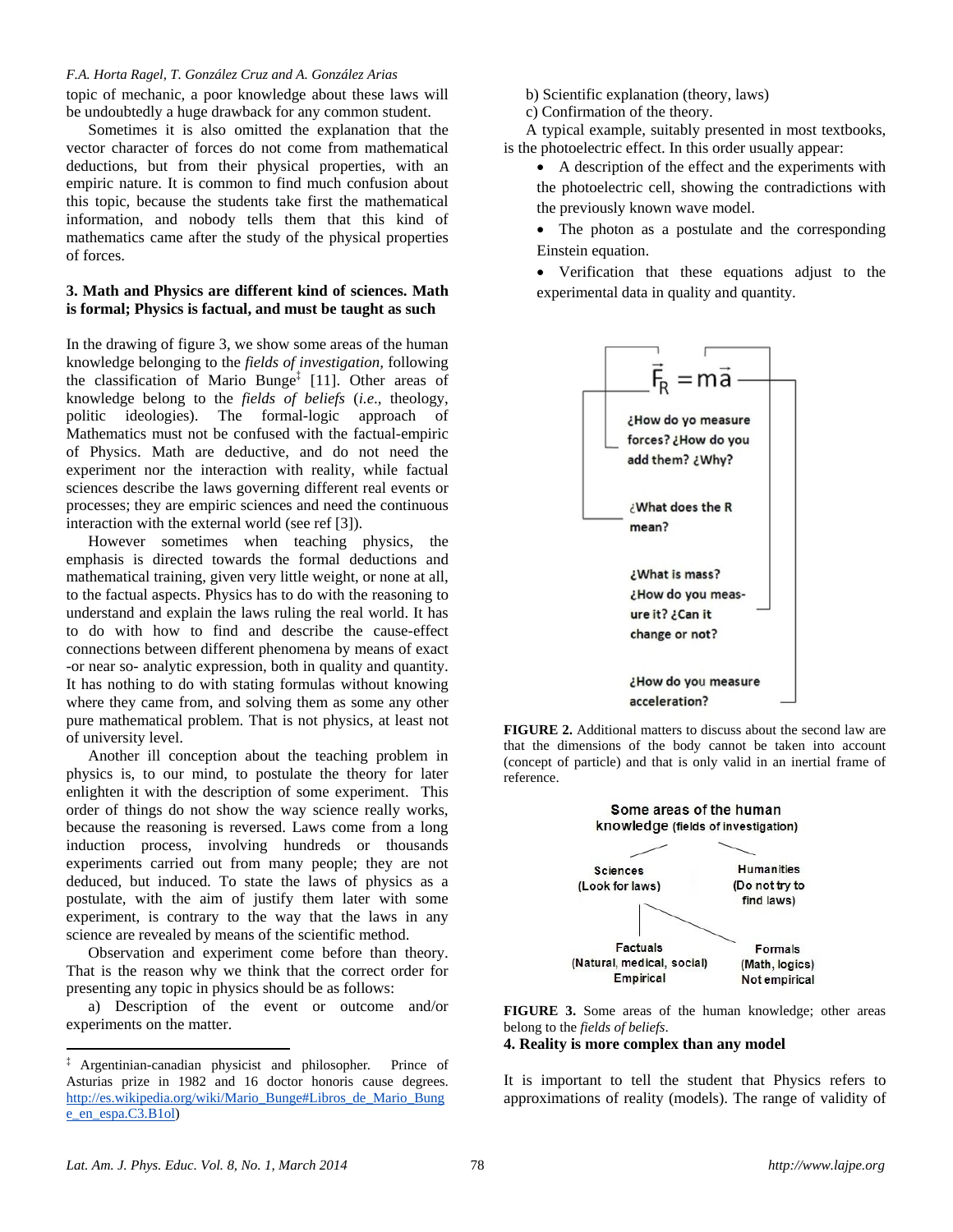the model should be stressed to avoid wrong results when trying to apply the model in cases where cannot be valid.

*Example.* In many basic courses, due to the time factor, the topic 'System of Particles' is poorly considered or not considered at all. The proof that, concerning translation, the center of mass behaves as if all mass were concentrated in it, is absent.

When considering the center of mass (without mass changes) the second law keeps his form, but changes its meaning.

### $\mathbf{F}_{\text{Rext}} = \mathbf{M} \mathbf{a}_{\text{CM}}$

M is now the mass of the whole system, and F refers only to forces external to the system, since the sum of all internal forces becomes null due to the third Newton's law. The particles of the considered system may be united, as in a rigid body, or disperse as in a gas. The existence of the center of mass in the strict justification for the model of particle introduced at the beginning of physic courses (figure 4).



**FIGURE 4.** A very common and simple model. The mass is assumed condensed at the center of the body. It only can be done in situations where the size of the body, its rotation state or vibrations does not affect the results of the analysis.

#### **5. Use laboratory works and demonstrations in an adequate form (avoiding defect or excess, beginning with the simpler ones)**

Advances in informatics have led some people to think the possibility of substitute experiments and measurements with a computer and software representing them. The handling, regulation and adjustment of any instrument in the lab, even the very simple ones, has nothing to do with pressing keys on a keyboard. The use of hands, the interaction of muscles and the sense of touch, smell, hearing, the tridimensional vision of the object and the instruments, all together, provides a way of learning very different to that of watching a screen. The message arrives to the brain in a very different way, and the collected experiences are others; it is not necessary to be a psychologist to reach this conclusion. That are the reasons why, beginning at the first grades, laboratory work is essential, not only in physics, but in any factual science.

Without rejecting informatics as an additional tool for teaching, it is clear enough that pressing keys or watching movies has nothing to do with the experiences gained when handling real objects. There is no difference between leave

*Physics courses for non-physicists. What should (and should not) be done* out experimental works than in totally substitute them with virtual resources.

In laboratory work, or maybe in class, the operational criteria for the definitions of the fundamental magnitudes should at least be mentioned. Very often this topic is avoided, and the student remains in the dark about how the fundamental magnitudes are defined (time, length, temperature, and so on). Sometimes this leads to students (and sometimes to teachers) to a mental closed loop, trying to define them from other equations, as if magnitudes were words in a dictionary, which are clearly not.

As an additional suggestion, in basic courses it seems essential to make emphasis in direct measurements before than in indirect ones. The first are those which depend on some instrument to get the value of the measured magnitude in a single step (mass, force, time, length). An indirect measurement is that acquired with the help of some analytic expression (energy, moment of inertia, angular moment).

#### **6. Include films or moving pictures to assist the visualization of phenomena not accessible to direct observation**

There are many microscopic phenomena where is not possible (or quite difficult) to show a direct observation of the studied event. Examples are a longitudinal wave, the molecular movement in a gas or the electromagnetic wave. Here it becomes important to show the student some image to facilitate the mental picture of the phenomenon talked about.



**FIGURE 5.** Snapshot from a moving picture depicting a longitudinal wave. Downloaded from

[http://www.fisica.uh.cu/bibvirtual/fisica\\_aplicada/fisica1y2/animaci](http://www.fisica.uh.cu/bibvirtual/fisica_aplicada/fisica1y2/interactivas1/ondalongitudinal/longitudinal.html) [ones.htm](http://www.fisica.uh.cu/bibvirtual/fisica_aplicada/fisica1y2/interactivas1/ondalongitudinal/longitudinal.html)